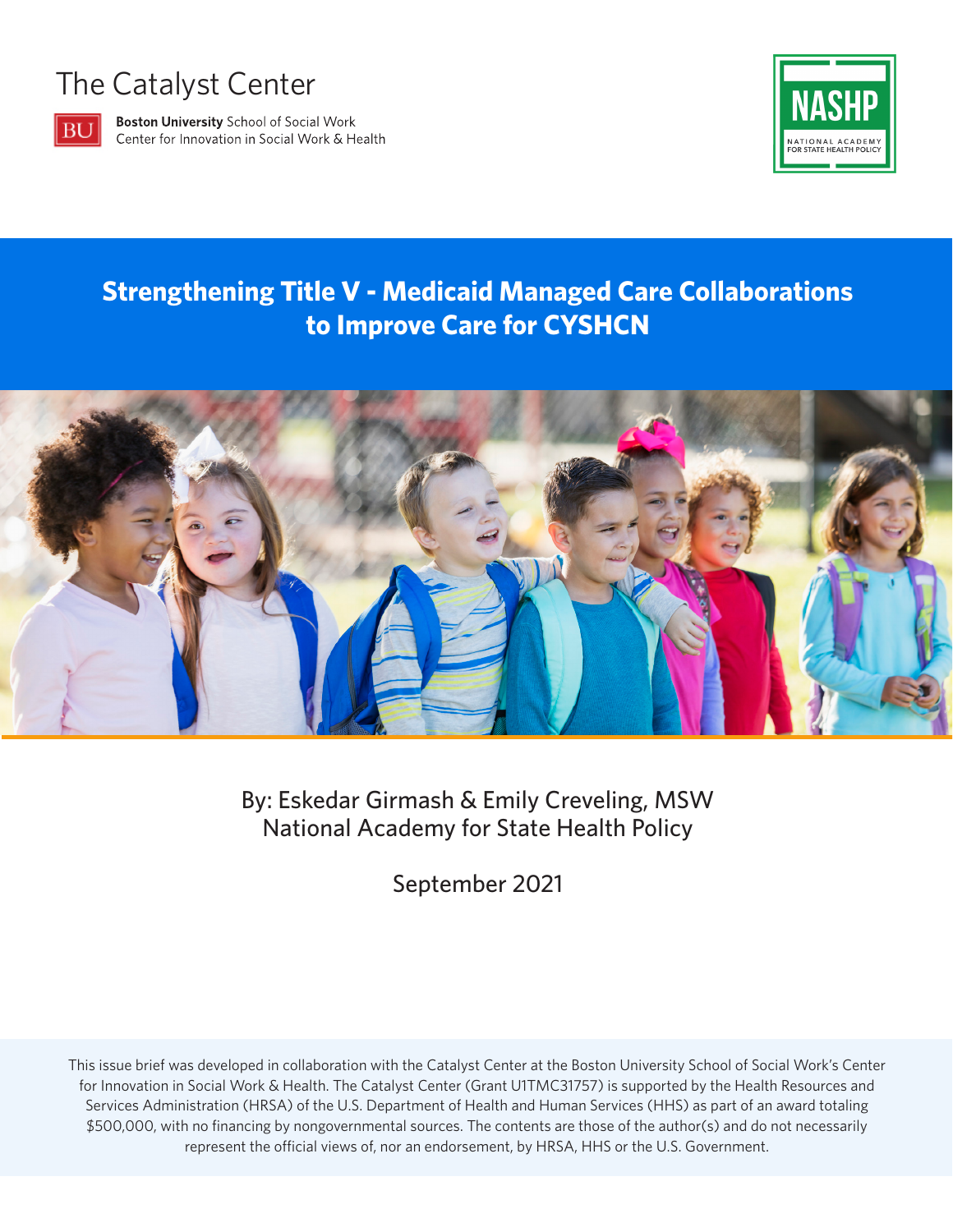### **Introduction**

Forty-seven states use some form of Medicaid managed care (MMC) to serve children and youth with special health care needs (CYSHCN), including those served by state Title V programs.<sup>i</sup> State Title V programs also target support for youth and are required to use 30 percent of their funds for programs for CYSHCN and their families.<sup>ii</sup> By working collaboratively, Medicaid agencies, Medicaid managed care organizations (MCOs), and state Title V programs can strengthen supports for CYSHCN. These partnerships can contribute to a reduction in duplication of services, enhanced care coordination efforts, and the development of cross-agency programmatic supports to meet the physical, social, emotional, behavioral, and socioeconomic needs of CYSHCN and their families. Partnerships between Medicaid and Title V can also better align goals, quality assessment, care coordination, and data collection initiatives to support CYSHCN while promoting health and racial equity across child-serving systems.

# **Background**

CYSHCN are children who have or are at increased risk for chronic physical, developmental, behavioral or emotional conditions and require health and related services of a type or amount beyond that required by children generally.<sup>iii</sup> About 20 percent of all children in the United States have a special health care need.<sup>iv</sup> Medicaid and the Children's Health Insurance Program (CHIP) cover about 46 percent of CYSHCN, making support for this population of particular interest to both state Medicaid and Title V programs.<sup>v</sup> CYSHCN enrolled in Medicaid and CHIP are disproportionately Black or Latinx (self-reported as Hispanic), at rates of 27 percent and 30 percent, while White youth make up 35 percent of Medicaid and CHIP enrolled CYSHCN.<sup>vi</sup> These data suggest that there are also opportunities for both programs to address the needs of CYSHCN of color.

# **Overview of Medicaid Managed Care**

Managed care is a health care delivery system organized to manage cost, utilization, and quality. Medicaid managed care (MMC) programs deliver physical and behavioral health benefits along with additional services through contractual arrangements between state Medicaid programs and managed care organizations (MCOs) through a set per member per month (PMPM) payment for services.<sup>vii</sup> The structure of state Medicaid managed care models varies by state.

As state Medicaid programs design their managed care delivery systems, they must determine which Medicaid beneficiaries will be enrolled in the program. Historically, many states exempted CYSHCN from enrollment in MMC because of the complex health needs and number of specialized services often needed for this population of children and youth. As states have become more experienced in designing and implementing MMC programs for the general Medicaid beneficiary population, they have begun enrolling CYSHCN into MMC to enhance care coordination, control health care costs, and improve health care quality and outcomes.<sup>viii</sup> Some states incorporate youth within certain Medicaid eligibility groups in their definition of CYSHCN and enroll them in MMC. These groups may include those eligible for the Medicaid Aged, Blind, and Disabled (ABD) aid category, those receiving Supplemental Security Income (SSI), those who are enrolled in foster care or receiving adoption assistance, indigenous youth, and children enrolled in Home and Community Based Services 1915(c) waiver programs.ix Some state Medicaid programs have also designed and implemented MMC programs to exclusively serve specific populations of CYSHCN. Nine states have specialized MMC programs for youth in foster care, six have MMC programs for children eligible through the ABD Medicaid aid category, and five states have MMC programs for children enrolled in 1915(c) waiver programs.<sup>x</sup> These programs provide an opportunity for states to target services and supports to the unique needs of CYSHCN.

State Medicaid agencies can make programmatic decisions within their MMC programs to ensure that CYSHCN receive high-quality support. Twenty-nine states include a definition of CYSHCN in their MMC contracts to support identification of CYSHCN and determine eligibility for specific services and supports, such as enhanced assessment and care coordination.<sup>xi</sup> Thirty-seven states also include specific MMC contract language regarding quality measures for services provided to CYSHCN.xii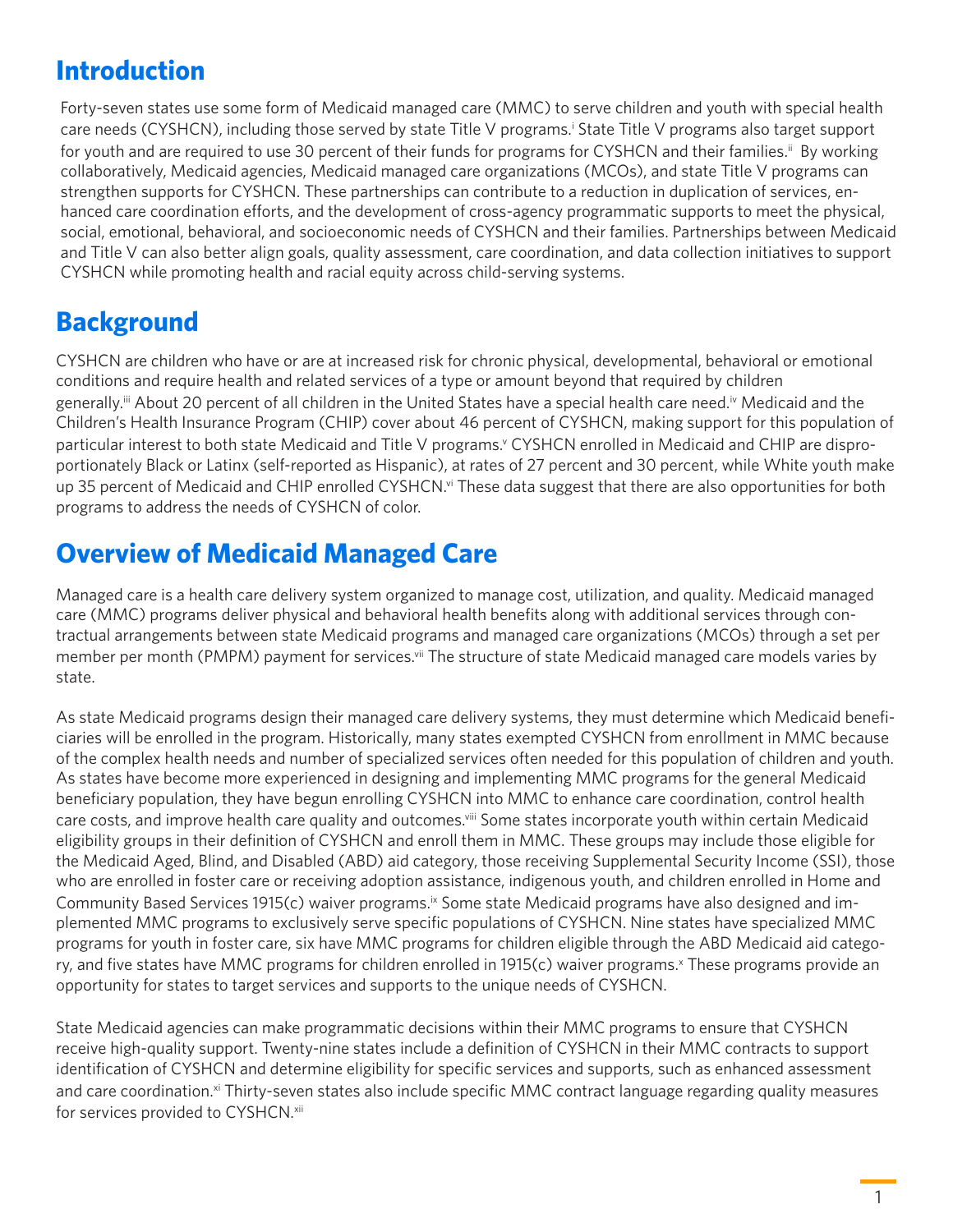### **Key Processes in Medicaid Managed Care Procurement**

A key first step to Title V and MMC collaboration is a mutual understanding of the MMC program development process, during which there are several opportunities for enhanced partnership. State Title V programs can leverage this knowledge to both provide potential subject matter expertise during the program's development and to enhance understanding of the benefits available to CYSHCN who participate in MMC. To operationalize a MMC program, state Medicaid agencies undertake a procurement process to select the MCOs they will contract with to deliver services to Medicaid beneficiaries. State Title V programs can provide valuable insight during this phase in MMC program development, particularly by contributing their expertise in services for CYSHCN as Medicaid programs look to support their needs.

Many states will begin their MMC program development process by creating policy papers detailing program priorities. North Carolina, for example, issued a series of policy papers highlighting the state's goals and strategies for advancing primary care as it transitions to a MMC model.<sup>xiii</sup> The state's paper on their behavioral health and intellectual/developmental disability-tailored MMC program focuses on care coordination, family-centered care, and approaches to delivering whole-person care to children with complex health conditions. Xiv Louisiana published a white paper on the vision for its MMC program with a focus on care coordination, health equity, and delivery system reform.<sup>xv</sup> These policy papers can be valuable resources to learn more about and establish MMC program priorities.

The development and release of a request for proposal (RFP) is the next major step in the procurement of

### **Procurement Process for Medicaid Managed Care Programs**

The following are the essential steps to the MMC program procurement process. It is important to note that at certain stages of the process, a state Medicaid agency will be required to enter into a "quiet period" during which external discussion of the MMC program procurement can be prohibited. State Title V agencies can contact their state's Medicaid agency to learn more about this and the individual elements of the process that might be unique to their state.

- Medicaid agencies detail MMC program priorities, often through the release of policy papers.
- The state develops a request for proposal (RFP) reflecting key elements of the MMC program.
- The RFP is released and reviewed by MCOs interested in bidding for the contract.
- Medicaid agencies establish a panel of key stakeholders to review MCO proposals.

• MCOs enter a formal bidding period where they submit their developed proposals to the state Medicaid agency.

The panel reviews MCO proposals, utilizing specified evaluation tools that rank programmatic responses and MCO price bids.

The state announces its intent to contract with successful bidders and finalizes payment rates.

a MMC program. RFPs provide MCOs interested in bidding for the program's contract with information such as purchasing requirements, scope of covered services, prioritized items to be included in a proposal submission, and key state performance measures.<sup>xvi</sup> Requirements included in managed care RFPs are a reflection of state Medicaid program goals and initiatives. For example, Ohio recently released an RFP for their MMC program that focused on access to telehealth services for members as a part of a population health approach to center the needs of families and remove barriers to care.<sup>xvii</sup> A recent Minnesota RFP asked potential MCOs to detail strategies for connecting families to social supports as well as efforts to address structural racism within systems and processes.<sup>xviii</sup>

The RFP development process can involve external stakeholder engagement, which can be a potential area of collaboration for Title V programs. For example, Texas uses workgroups comprised of subject matter experts to develop the priorities and details of RFPs, including service coordination, continuity of care, behavioral health services, and quality measurement.<sup>xix</sup> Engagement in RFP development can be an important way to impact the design of a MMC program and support the alignment of mutual goals and priorities.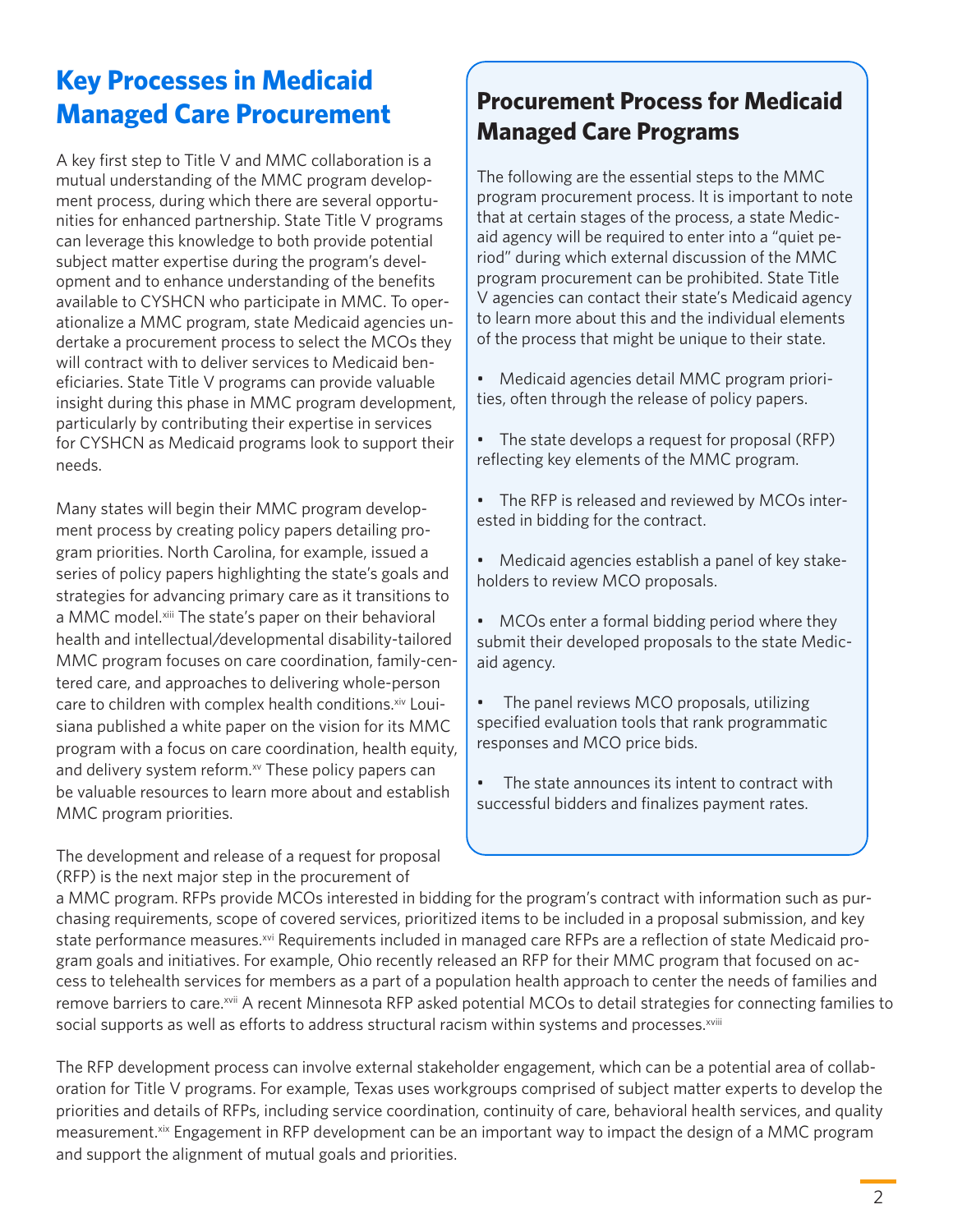After receiving responses to RFPs from MCOs, Medicaid agencies score proposals using evaluation tools that rank MCOs' programmatic responses and price bids. Once bids are evaluated, the state announces its intent to contract with successful bidders and finalizes payment rates and service areas. At this point, some states may still cancel, modify, and negotiate rates set through the procurement process and ask that an MCO modify its proposed payment rates with a "best and final" offer.<sup>xx</sup> MCO contract periods are typically three years, often with the option for extension pending quality review.<sup>xxi</sup> States have specific laws and regulations for procurement timelines. Minnesota, for example, requires MCO re-procurement to occur every five years.<sup>xxii</sup>

# **Strategies and Considerations for Collaboration between Title V and Managed Care Programs**

In addition to collaborating during the procurement process, there are multiple opportunities for state Title V and MMC programs to partner to improve how CYSHCN receive services and supports. State Title V programs can also share their expertise in areas such as quality measurement, family engagement, and data collection on CYSHCN related metrics to inform how MCOs support CYSHCN and their families. Medicaid agencies, in partnership with their contracted MCOs, can also collaborate with Title V programs to streamline care coordination provided to CYSHCN while advancing health equity for youth of color.

#### **Collaborating During the Managed Care Procurement Process**

Title V programs can support Medicaid agencies in the development of MMC program RFP language, RFP scoring criteria, and MCO selection for MMC programs that serve CYSHCN. Partnership in the MMC program procurement process can also help to align program goals and services delivered to CYSHCN throughout a state. In 2019, Michigan's Title V CYSHCN program joined the state Managed Care Plan Division.<sup>xxiii</sup> The state's Title V program was involved in the contracting process and included language encouraging MCOs to discuss medical transition with clients transferring from pediatric to adult care in the new managed care program. During the procurement of the Virginia's largest MMC program, Medallion 4.0, the Medicaid agency invited Title V representatives to participate in the procurement review panel that selected the participating MCOs.<sup>xxiv</sup>

#### **Representing the Needs of CYSHCN in Managed Care Quality Measurement**

States are required by federal regulation 42 CFR § 438.340 to develop and maintain a quality strategy that assesses and improves the quality of Medicaid managed care services.<sup>xxv</sup> Several states have initiated partnerships between Title V and MMC programs to strengthen quality measurement and improve services delivered to CYSHCN. In 2020, Michigan Title V representatives were involved in completing MCO site visits to review quality of care offered to CYSHCN in their programs, with a focus on evaluating how MCOs incorporated transitions from pediatric to adult health care. Site visits also included a focus on MCO activities involving family engagement, durable medical equipment utilization, and the grievance and appeal process.<sup>xxvi</sup>

New Mexico's Title V program, with support from the New Mexico Quality Improvement Partnership (NMQIP), worked with Medical Directors of the four state Medicaid MCOs to develop a consistent set of Patient Centered Medical Home (PCMH) standards. This state's Title V program shares its expertise in delivering care coordination services and supports for CYSHCN to the Medicaid program's quality standards for MCOs, supporting the transition of CYSHCN to sustainable and coordinated medical homes.<sup>xxvii</sup>

Partnerships between Title V and MMC programs also present additional avenues for enhanced quality of care delivered to CYSHCN. Title V representation on managed care quality advisory boards can be a way to ensure that the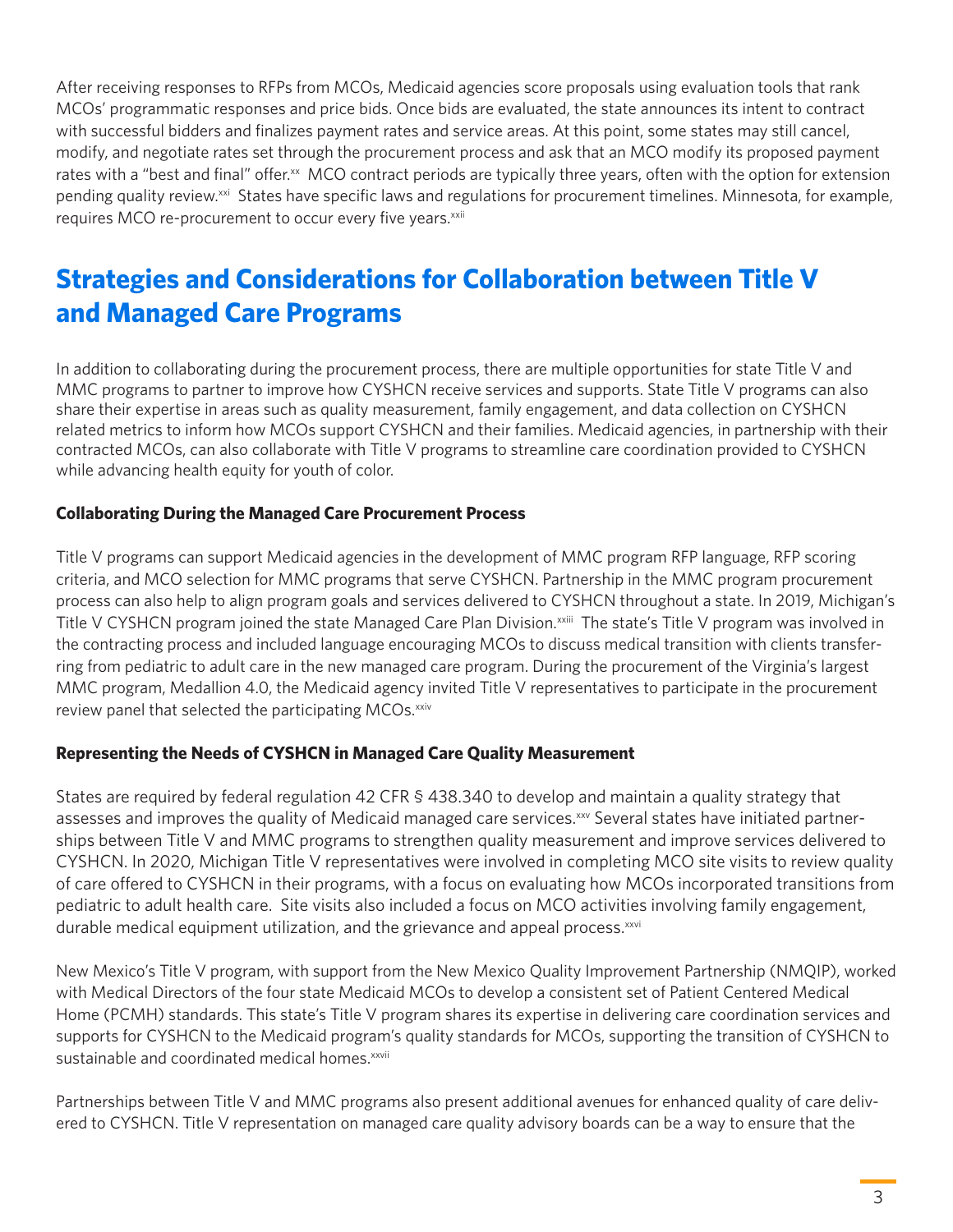unique needs of CYSHCN are represented in these efforts. New Hampshire's Title V program has representation on the state Medicaid Medical Care Advisory Committee (MCAC), which advises the Medicaid Director on policy and planning. Through this partnership, Title V staff on the committee provide recommendations on annual managed care reporting requirements along with the managed care quality strategy and rating system.<sup>xxviii</sup>

#### **Advancing Health Equity for CYSHCN**

Collaboration between state Title V and MMC programs can strengthen the delivery of key services and supports for CYSHCN while playing an important role in advancing health equity. This partnership can help to address persistent racial and ethnic health inequities among CYSHCN. Black CYSHCN, as well as those who are Latinx (self-reported as Hispanic), are more likely to have unmet health care needs and to receive lower quality primary care than CYSHCN who are White.<sup>xxix</sup> These inequities are due to factors including but not limited to systemic racism within the healthcare system, a historic lack of investment in healthcare and social systems serving racial and ethnic minorities, and higher rates of poverty among CYSHCN from racial and ethnic minority groups.xxx Alignment between Title V and MMC program goals to improve care for CYSHCN of color and their families can help to create a coordinated state response while better understanding the potential gaps in care that exist. Additional information about state Title V and Medicaid program collaboration opportunities to support health equity for CYSHCN of color can be found here: <https://ciswh.org/resources/titlev-medicaid-health-equity-cyshcn/>

#### **Strengthening Care Coordination in Medicaid and Title V**

In many states, both MMC and Title V programs provide care coordination and support services to CYSHCN. Collaboration between these two programs on care coordination efforts can reduce duplication of these services and help families receive more targeted assistance. New Jersey Title V and MMC representatives participate in quarterly Medical Assistance Advisory Committee (MAAC) meetings to share information on access to care for CYSHCN through MCOs and discuss program planning objectives related to care coordination for CYSHCN. These public meetings also incorporate representation from governmental, advocacy, and family representatives. This collaboration has led to New Jersey's progress in the implementation of managed long-term services and supports (MLTSS), along with the restructuring of services to CYSHCN through cross-agency collaborations.<sup>xxxi</sup> Virginia Medicaid and Title V programs also meet to coordinate and improve care coordination services delivered to CYSHCN by both Title V and MCOs.

Streamlined care coordination efforts can include MMC programs connecting Title V with their MCO partners providing care coordination directly to CYSHCN, aligning care for families. In 2018, Colorado Title V staff developed the Colorado Care Coordination Collaborative, which focused on increasing efficiency and reducing duplication of care coordination services for CYSHCN provided through MMC programs, the state EPSDT benefit outreach program, and Title V. The lessons learned from this collaborative were used to provide input to the state Medicaid agency as they developed phase II of the Accountable Care Collaborative Program, the state's MMC delivery system and also shaped the state's medical home action plan.xxxii

#### **Increasing Family Engagement in Program Operations**

State Title V programs support the development of family-centered, community-based systems of care for CYSHCN and focus on gathering data documenting the needs of CYSHCN and their families.<sup>xxxiii</sup> Title V's strong relationships with families can provide a valuable resource to Medicaid agencies as they look to incorporate family voices and input into their MMC programs. New Mexico's Title V program supports family networks across the state to be fully prepared, mentored, and connected to partnerships supporting MCO efforts to include patient and family voices in program development. The state's Title V program incorporated recommendations regarding transition for CYSHCN to adult serving systems into the MMC policy manual and is currently developing strategies to leverage family voices as MCOs begin to operationalize their care transition goals.<sup>xxxiv</sup>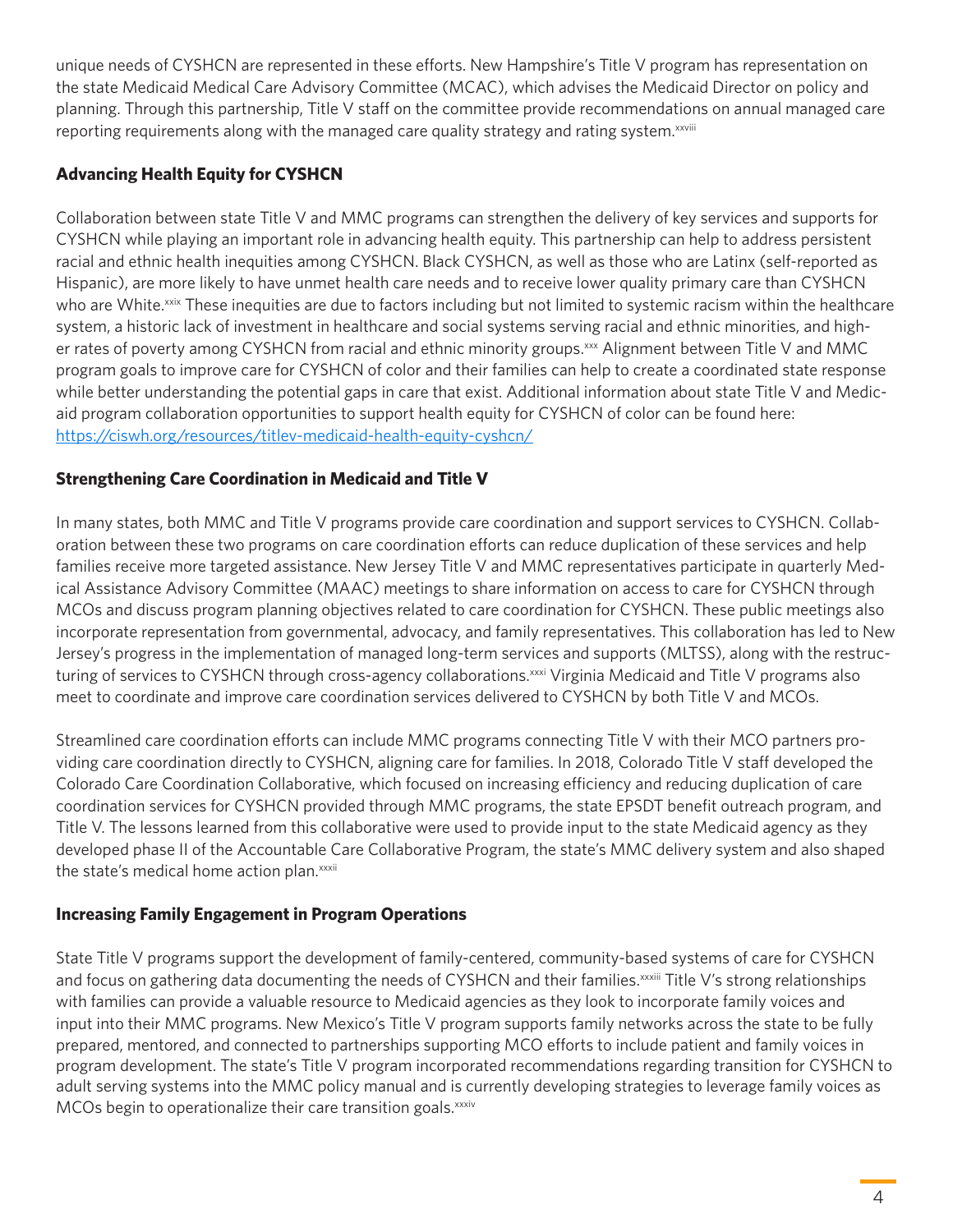#### **Improving Cross-Agency Data Sharing**

As states continue to move towards data-informed policy and programmatic decision-making models, there are opportunities for state Title V and Medicaid programs.<sup>xxxv</sup> Collecting and sharing data between the two programs can help states identify gaps in care and duplication of services for CYSHCN, align resources, and develop a comprehensive understanding of CYSHCN needs across a state. Data sharing between these two programs can also help states capture and address racial health inequities among CYSHCN. Many states such as Connecticut have data sharing agreements between their state Title V and Medicaid agencies to increase coordination of programs that serve CYSHCN. These agreements include specific data reporting and service delivery requirements for Medicaid MCOs. xxxvi

# **Conclusion**

As state Title V and MMC programs explore how to develop and strengthen partnerships, it may be important to consider how the managed care procurement process and other key facets of managed care program development can provide opportunities to improve care for CYSHCN. This collaboration can lead to enhanced communication between child serving systems, a mutual understanding of both Title V and Medicaid program goals, shared program expertise, clearly defined and aligned priorities, and streamlined service allocation to enhance care for CYSHCN and their families.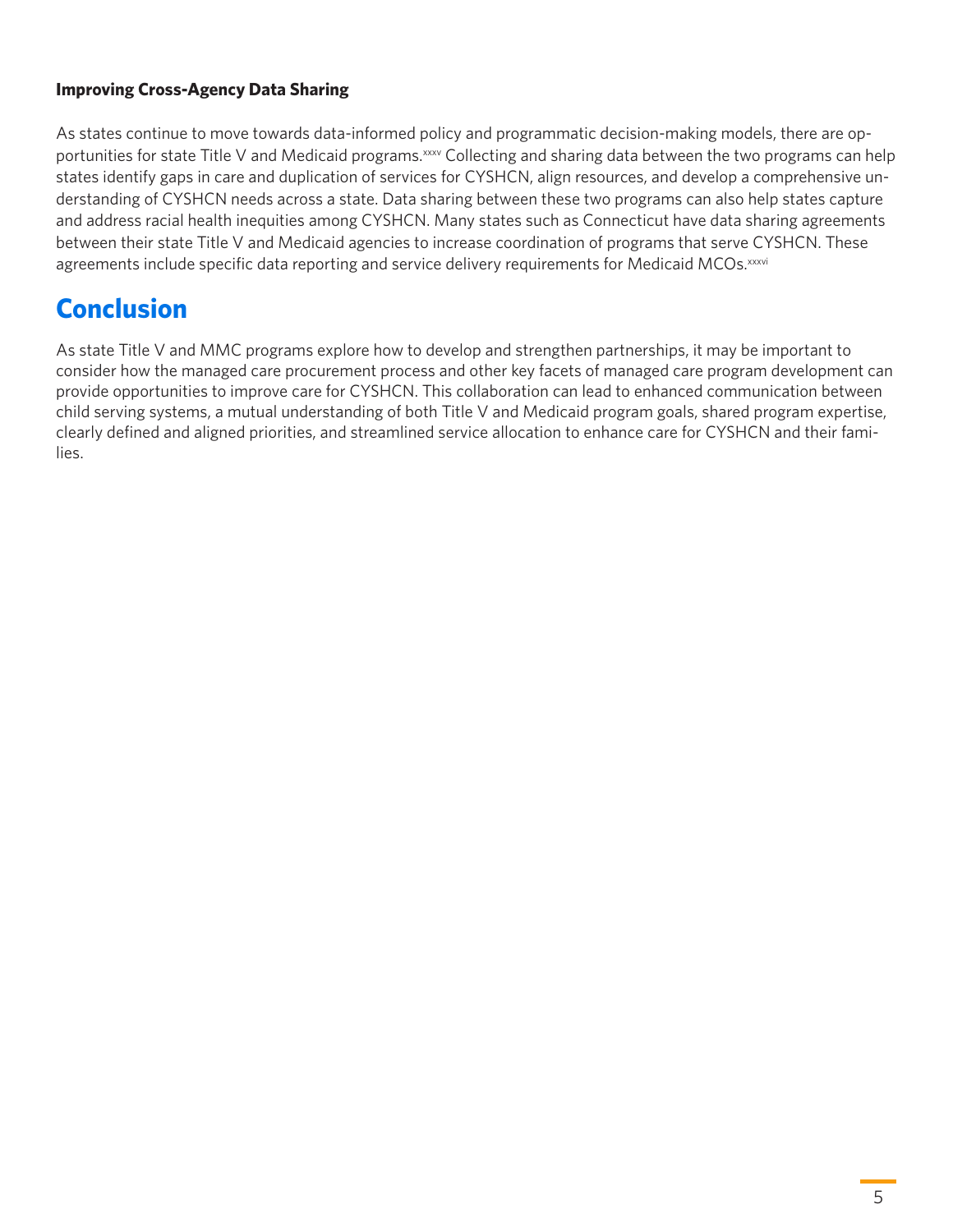### **References**

<sup>i</sup> National Academy for State Health Policy, "State Medicaid Managed Care Program Design for Children and Youth with Special Health Care Needs" (Washington, D.C.: National Academy for State Health Policy, September 2020), [https://www.nashp.org/state-medicaid-managed-care-program-design-for-children-and-youth-with-special-health](https://www.nashp.org/state-medicaid-managed-care-program-design-for-children-and-youth-with-special-health-care-needs/ )[care-needs/ .](https://www.nashp.org/state-medicaid-managed-care-program-design-for-children-and-youth-with-special-health-care-needs/ )

ii Health Resources and Services Administration, "Title V MCH Block Grant Program: National Snapshot FY 2021 Application/FY 2019 Annual Report," November 2020, [https://mchb.tvisdata.hrsa.gov/uploadedfiles/](https://mchb.tvisdata.hrsa.gov/uploadedfiles/TvisWebReports/Documents/NationalSnapshot.pdf) [TvisWebReports/Documents/NationalSnapshot.pdf.](https://mchb.tvisdata.hrsa.gov/uploadedfiles/TvisWebReports/Documents/NationalSnapshot.pdf)

iii Health Resources and Services Administration, "Children with Special Health Care Needs," July 2020, [https://mchb.](https://mchb.hrsa.gov/sites/default/files/mchb/Data/NSCH/nsch-cshcn-data-brief.pdf) [hrsa.gov/sites/default/files/mchb/Data/NSCH/nsch-cshcn-data-brief.pdf](https://mchb.hrsa.gov/sites/default/files/mchb/Data/NSCH/nsch-cshcn-data-brief.pdf) .

iv Ibid.

v "Survey Results." NSCH 2019: Type of health insurance (at time of survey), Nationwide, Special health care needs status. Data Resource Center for Child & Adolescent Health. Accessed June 11, 2021. [https://www.childhealthdata.](https://www.childhealthdata.org/browse/survey/results?q=7829&r=1&g=807) [org/browse/survey/results?q=7829&r=1&g=807.](https://www.childhealthdata.org/browse/survey/results?q=7829&r=1&g=807)

vi MaryBeth Musumeci and Priya Chidambaram, "How Do Medicaid/CHIP Children with Special Health Care Needs Differ from Those with Private Insurance?," Kaiser Family Foundation, June 12, 2019, [https://www.kff.org/medicaid/](https://www.kff.org/medicaid/issue-brief/how-do-medicaid-chip-children-with-special-health-care-needs-differ-from-those-with-private-insurance/) [issue-brief/how-do-medicaid-chip-children-with-special-health-care-needs-differ-from-those-with-private](https://www.kff.org/medicaid/issue-brief/how-do-medicaid-chip-children-with-special-health-care-needs-differ-from-those-with-private-insurance/)[insurance/.](https://www.kff.org/medicaid/issue-brief/how-do-medicaid-chip-children-with-special-health-care-needs-differ-from-those-with-private-insurance/)

vii "Managed Care," Medicaid.gov,<https://www.medicaid.gov/medicaid/managed-care/index.html>.

viii Kate Honsberger and Karen VanLandeghem, "State Medicaid Managed Care Enrollment and Design for Children and Youth with Special Health Care Needs: A 50 State Review of Medicaid Managed Care Contracts," National Academy for State Health Policy, October 2017, [https://www.nashp.org/wp-content/uploads/2017/09/50-State-Scan-Issue-](https://www.nashp.org/wp-content/uploads/2017/09/50-State-Scan-Issue-Brief.pdf)[Brief.pdf.](https://www.nashp.org/wp-content/uploads/2017/09/50-State-Scan-Issue-Brief.pdf)<br>¤ Ibid.

x Olivia Randi and Kate Honsberger, "States Are Increasing Their Use of Medicaid Managed Care for Children and Youth with Special Health Care Needs," National Academy for State Health Policy, September 17, 2020, [https://www.](https://www.nashp.org/states-are-increasing-their-use-of-medicaid-managed-care-for-children-and-youth-with-special-health-care-needs/) [nashp.org/states-are-increasing-their-use-of-medicaid-managed-care-for-children-and-youth-with-special-health](https://www.nashp.org/states-are-increasing-their-use-of-medicaid-managed-care-for-children-and-youth-with-special-health-care-needs/)[care-needs/](https://www.nashp.org/states-are-increasing-their-use-of-medicaid-managed-care-for-children-and-youth-with-special-health-care-needs/).<br><sup>xi</sup> Ibid.

xii Ibid.

xiii "Policy Papers," North Carolina Department of Health and Human Services, [https://www.ncdhhs.gov/divisions/](https://www.ncdhhs.gov/divisions/aging-and-adult-services/nc-emergency-solutions-grant/policy-papers) [aging-and-adult-services/nc-emergency-solutions-grant/policy-papers.](https://www.ncdhhs.gov/divisions/aging-and-adult-services/nc-emergency-solutions-grant/policy-papers)

xiv North Carolina Department of Health and Human Services, "North Carolina's Care Management Strategy for Behavioral Health and Intellectual/Developmental Disability Tailored Plans," Medicaid Managed Care Policy Paper, May 29, 2019,<https://files.nc.gov/ncdhhs/TailoredPlan-CareManagement-PolicyPaper-FINAL-20180529.pdf.> xv Louisiana Medicaid Bureau of Health Services Financing, "Paving the Way to a Healthier Louisiana: Advancing Medicaid Managed Care" (Louisiana Department of Health, March 1, 2018), [https://ldh.la.gov/assets/HealthyLa/](https://ldh.la.gov/assets/HealthyLa/LDH_MCO_RFP_WP.pdf)

[LDH\\_MCO\\_RFP\\_WP.pdf.](https://ldh.la.gov/assets/HealthyLa/LDH_MCO_RFP_WP.pdf)<br><sup>xvi</sup> Sarabeth Zemel et al., "Managing Medicaid Managed Care: New State Strategies to Promote Accountability and Performance," National Academy for State Health Policy, April 2016, [https://www.nashp.org/wp-content/](https://www.nashp.org/wp-content/uploads/2016/04/MCO-Brief.pdf) [uploads/2016/04/MCO-Brief.pdf](https://www.nashp.org/wp-content/uploads/2016/04/MCO-Brief.pdf) .

xvii The Ohio Department of Medicaid (ODM), "Managed Care Procurement," June 2, 2021, [https://managedcare.](https://managedcare.medicaid.ohio.gov/wps/portal/gov/manc/managed-care/managed-care-procurement/managed-care-procurement) [medicaid.ohio.gov/wps/portal/gov/manc/managed-care/managed-care-procurement/managed-care-procurement](https://managedcare.medicaid.ohio.gov/wps/portal/gov/manc/managed-care/managed-care-procurement/managed-care-procurement) 

xviii Bailit Health, "Medicaid Managed Care Contract Language: Health Disparities and Health Equity," Woodrow Wilson School of Public and International Affairs, State Health and Value Strategies, February 2021, [https://www.shvs.org/wp](https://www.shvs.org/wp-content/uploads/2021/02/SHVS-MCO-Contract-Language-Healthy-Equity-and-Disparities_February-2021.pdf)[content/uploads/2021/02/SHVS-MCO-Contract-Language-Healthy-Equity-and-Disparities\\_February-2021.pdf.](https://www.shvs.org/wp-content/uploads/2021/02/SHVS-MCO-Contract-Language-Healthy-Equity-and-Disparities_February-2021.pdf)xix Mercer, "Medicaid Managed Care Procurements Assessment," December 17, 2019, [https://cdn.ymaws.com/www.](https://cdn.ymaws.com/www.tahp.org/resource/collection/58370A51-FC37-4215-8FDA-6CFD83BBC17D/12-17-19_HHSC_Medicaid_Managed_Care_Procuremen.pdf) [tahp.org/resource/collection/58370A51-FC37-4215-8FDA-6CFD83BBC17D/12-17-19\\_HHSC\\_Medicaid\\_Managed\\_](https://cdn.ymaws.com/www.tahp.org/resource/collection/58370A51-FC37-4215-8FDA-6CFD83BBC17D/12-17-19_HHSC_Medicaid_Managed_Care_Procuremen.pdf) [Care\\_Procuremen.pdf.](https://cdn.ymaws.com/www.tahp.org/resource/collection/58370A51-FC37-4215-8FDA-6CFD83BBC17D/12-17-19_HHSC_Medicaid_Managed_Care_Procuremen.pdf)

xx Allan Baumgarten, "Analyzing Medicaid Managed Care Organizations: State Practices for Contracting with Managed Care Organizations and Oversight of Contractors," Robert Wood Johnson Foundation, Value-Based Payment Reform, August 26, 2020, [https://www.rwjf.org/en/library/research/2020/08/analyzing-medicaid-managed-care](https://www.rwjf.org/en/library/research/2020/08/analyzing-medicaid-managed-care-organizations--state-practices-for-contracting-with-managed-care-organizations-and-oversight-of-contractors.html.)[organizations--state-practices-for-contracting-with-managed-care-organizations-and-oversight-of-contractors.html.](https://www.rwjf.org/en/library/research/2020/08/analyzing-medicaid-managed-care-organizations--state-practices-for-contracting-with-managed-care-organizations-and-oversight-of-contractors.html.)